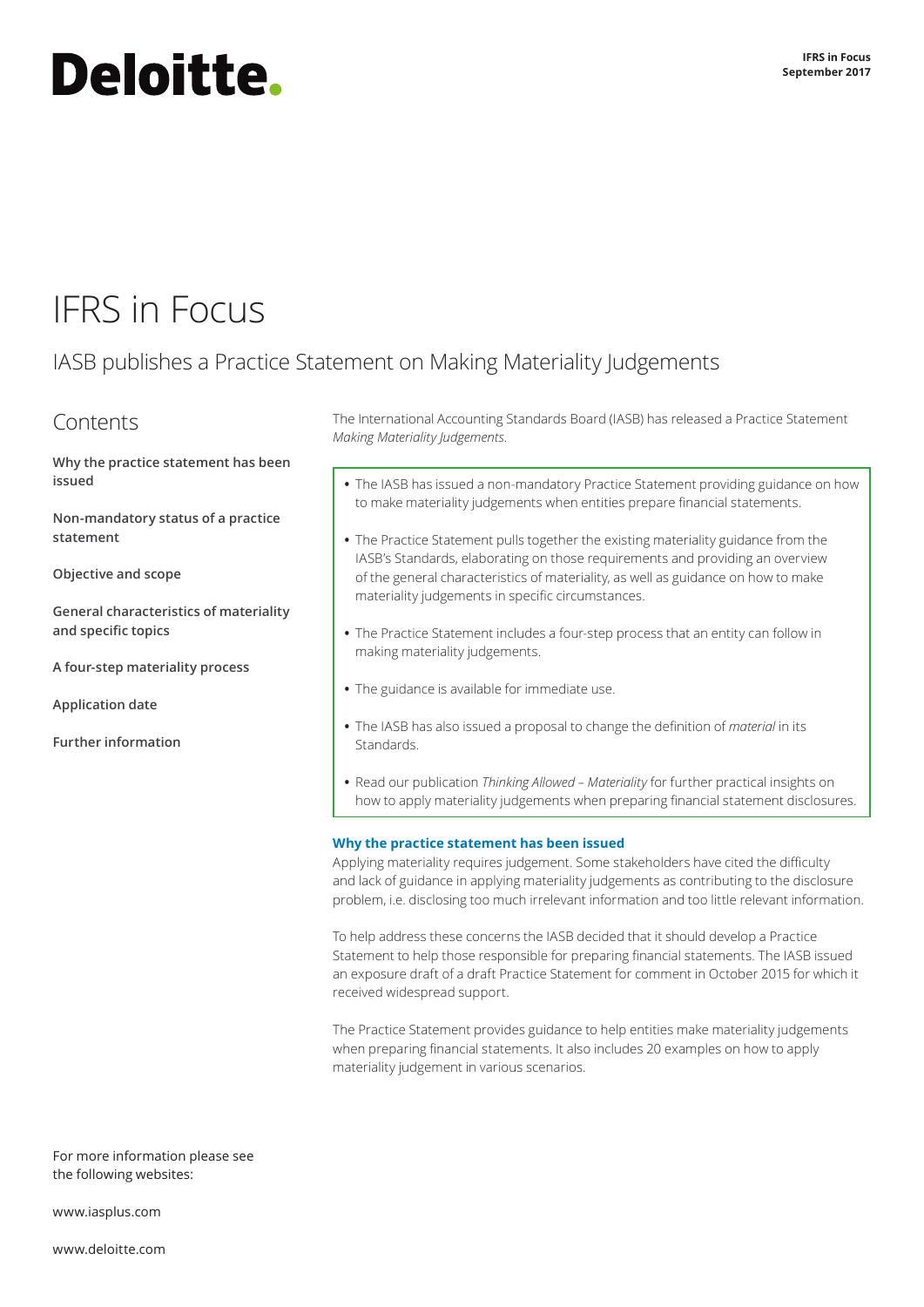#### **Observation**

Deloitte Global published *Thinking Allowed:* Materiality in September 2015. The publication sets out various factors that could be helpful in making materiality judgements when preparing financial statements. [https://](https://www.iasplus.com/en/publications/global/thinkingallowed/2015/materiality) [www.iasplus.com/en/publications/global/thinking‑allowed/2015/materiality](https://www.iasplus.com/en/publications/global/thinkingallowed/2015/materiality)

#### **Non‑mandatory status of a practice statement**

A practice statement contains non‑mandatory guidance. It is not a Standard. Therefore, its application is not required in order to state compliance with IFRS.

This Practice Statement is not intended to change existing materiality requirements or introduce any new requirements. It gathers together guidance on materiality from the IASB's Standards and elaborates on those requirements.

#### <span id="page-1-0"></span>**Objective and scope**

The objective of the Practice Statement is to help those responsible for financial statements make judgements about what information is likely to be material to the primary users of those financial statements.

The Practice Statement could also help those who use the financial statements understand the steps management take in assessing materiality, which could facilitate dialogue between the parties.

The Practice Statement was not designed for entities applying *IFRS for SMEs*.

#### **Observation**

One of the objectives of the Practice Statement is to promote behavioural change. By giving preparers a framework for making materiality judgements, the IASB is trying to encourage entities to apply more judgement when determining whether, and to what extent, information should be disclosed in the financial statements. The IASB hopes that this will discourage entities from treating IFRS disclosure requirements as a compliance checklist exercise, reduce boilerplate disclosures and redundant information, and help achieve the overarching goal of the *Disclosure Initiative* to have entities use their financial statements to communicate financial information effectively.

#### <span id="page-1-1"></span>**General characteristics of materiality and specific topics**

The Practice Statement pulls together the existing guidance on materiality from the *Conceptual Framework,* IAS 1 *Presentation of Financial Statements* and IAS 8 *Accounting Policies, Changes in Accounting Estimates and Errors* and elaborates on those requirements. As the objective of financial statements is to provide primary users with financial information that is useful to them in making decisions about providing resources to the entity, the Practice Statement discusses making materiality judgements in the context of meeting the information needs of the primary users. The Practice Statement also addresses a number of other specific topics as regards financial statements preparation.

The Practice Statement emphasises the following points when assessing whether information is material for the purpose of preparing financial statements:

#### **Meeting the information needs of primary users**

- **•** The financial statements should address the information needs of existing *and potential* investors, lenders and other creditors, they being the primary users of an entity's financial statements.
- **•** The financial statements should provide information that will satisfy the needs that are *common within each of the three groups* of primary users. In other words, an entity need not address information needs that are unique to particular users or to niche groups. This requirement would also prevent an entity from identifying only those information needs that are simultaneously common to all categories of an entity's primary users, as that might exclude the information needs of only one category.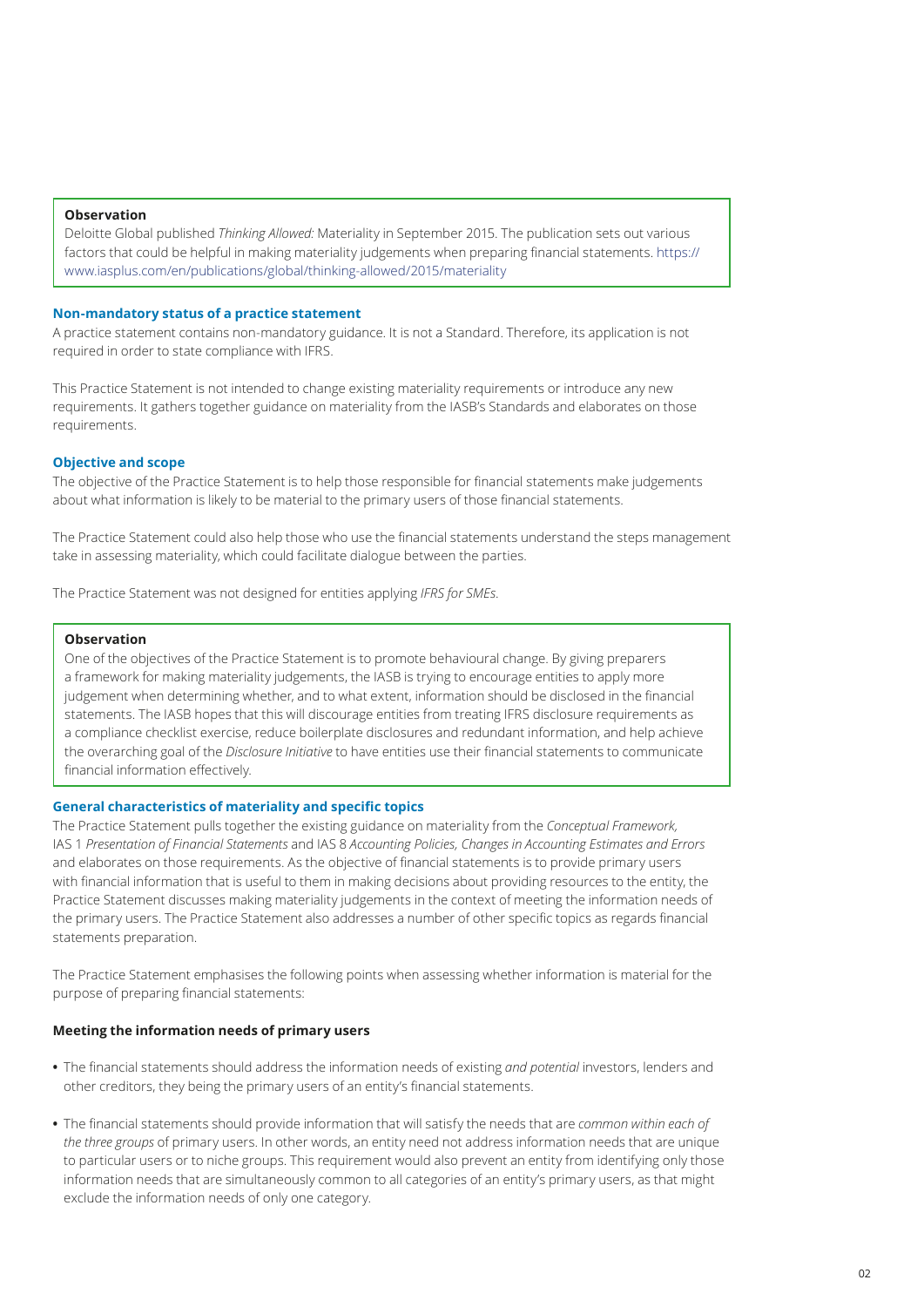- **•** When making materiality judgements, an entity needs to assess whether information can *reasonably be expected to influence* primary users' decisions, rather than whether that information alone would be *capable of changing* their decisions.
- **•** The fact that information is available publicly from other sources does not affect the assessment of whether the information is material for the purposes of the financial statements. It also does not relieve the entity of the obligation to disclose that information, if material, in the financial statements.

#### **Interaction with local laws and regulations**

**•** An entity may provide additional information to meet legal or regulatory requirements, even if that information is not material within the context of IFRS requirements. However, such information must not obscure information that is material according to IFRS Standards.

#### **Prior period information**

**•** An entity should provide prior period information to the extent that it is relevant to an understanding of the current period financial statements. This means that an entity should expand or summarise prior period disclosures to suit the needs of the current year, regardless of how much information was included in the prior period financial statements.

#### **Errors**

- **•** If an error is assessed to be individually material, it cannot be passed over for correction because of the offsetting effect of other errors.
- **•** In assessing whether errors that have accumulated over time have become material to the current period, an entity should consider whether any further accumulation of errors have occurred in the current period, or whether the circumstances of the entity have changed that would result in a different materiality assessment for the current period.

#### **Observation**

The Practice Statement does not provide any guidance on how to correct a material cumulative error, because the IASB considered that the Practice Statement should not deal with the consequences of how an entity has applied its materiality judgement.

#### **Covenants**

- **•** In assessing the materiality of information about the existence and the terms of a covenant, or a breach of covenant, an entity should consider both:
	- (a) the consequences of breaching a covenant, i.e. the impact a covenant breach would have on the entity's financial position, performance and cash flows. If the consequences would be material, then information about the covenant would likely be material. Conversely, if the consequences would not be material, then disclosures about the covenant might not be needed; and
	- (b) the likelihood of breaching a covenant. The more likely the breach, the more likely that information about the covenant would be material.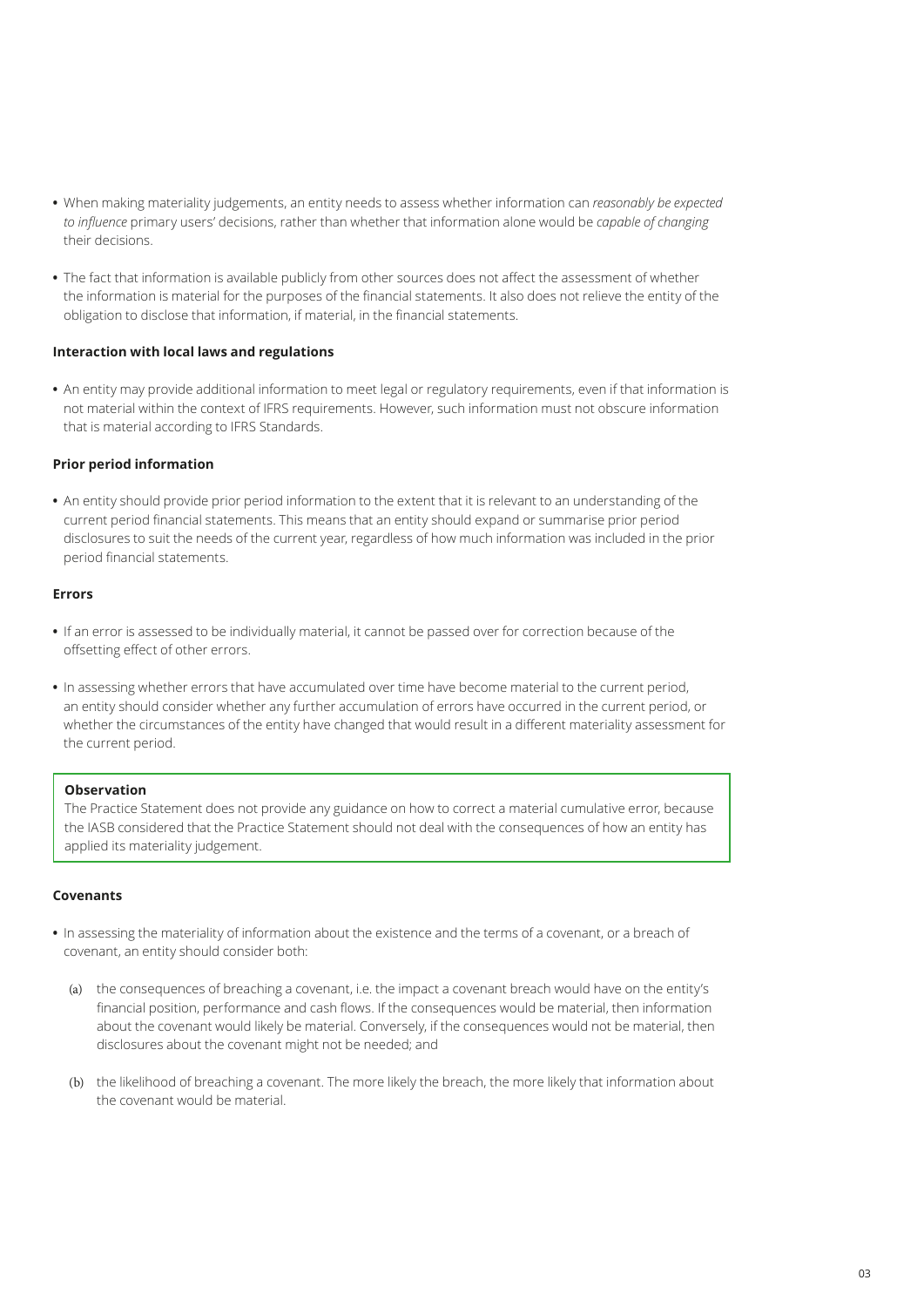#### **Interim reporting considerations**

- **•** An entity should apply the same materiality process in preparing both the annual and the interim financial statements. However, an entity should take into account that the time period and the purpose of an interim financial report differ from those of an annual report when determining what is material for the purposes of the interim financial statements.
- **•** Information that is material to the interim period, but that was already disclosed in the latest annual financial statements, does not need to be reproduced in the interim financial report, unless something new occurred during the interim period or an update is needed.

#### <span id="page-3-0"></span>**A four‑step materiality process**

The Practice Statement also includes a four‑step process as an example of how management could make materiality judgements when preparing financial statements. The steps involved are as follows:

- **•** Step 1 identify potentially material information, taking into account the requirements of the applicable Standards and the information needs of primary users.
- **•** Step 2 assess whether the information identified in Step 1 is material by considering quantitative and qualitative factors. The Practice Statement gives various examples of quantitative and qualitative factors, and contains further guidance on how they affect the materiality assessment, both individually and on a combined basis.
- **•** Step 3 organise the information identified in Step 2 in the draft financial statements in a way that communicates the information effectively and efficiently. The Principles of Disclosure DP includes further proposals on how an entity can organise its financial statements e.g. whether to disclose something in the primary financial statements or in the notes, and the extent to which line items should be disaggregated.
- **•** Step 4 review the draft financial statements as a whole to determine whether all material information has been identified, including a consideration of materiality from an aggregated perspective. Information that is judged not to be material on its own may be material when considered in combination with other information in the context of a complete set of financial statements.

The process described above is just one example of how the materiality assessment could be performed. Other methods may be appropriate.

#### <span id="page-3-1"></span>**Application date**

Because it is neither a Standard nor an Interpretation there is no requirement to comply with the Practice Statement in order to meet the requirements of IFRS. However, the Practice Statement is intended to draw together existing IFRS requirements and provide helpful examples to assist those applying IFRS. An entity that chooses to apply the guidance in the Practice Statement can begin to use it immediately.

#### <span id="page-3-2"></span>**Further information**

The Deloitte publication *Thinking Allowed:* Materiality is available at https://www.iasplus.com/en/publications/ global/thinking‑allowed/2015/materiality

The IASB's Principles of Disclosure Discussion Paper is available at http://www.ifrs.org/projects/work‑plan/ principles‑of‑disclosure/. Comments close on 2 October 2017.

The IASB's Exposure Draft with proposed changes to the definition of materiality is available at http://www.ifrs.org/ projects/work‑plan/principles‑of‑disclosure/. Comments close on 15 January 2018.

If you have any questions about materiality judgements, please speak to your usual Deloitte contact or get in touch with one of the Global team.